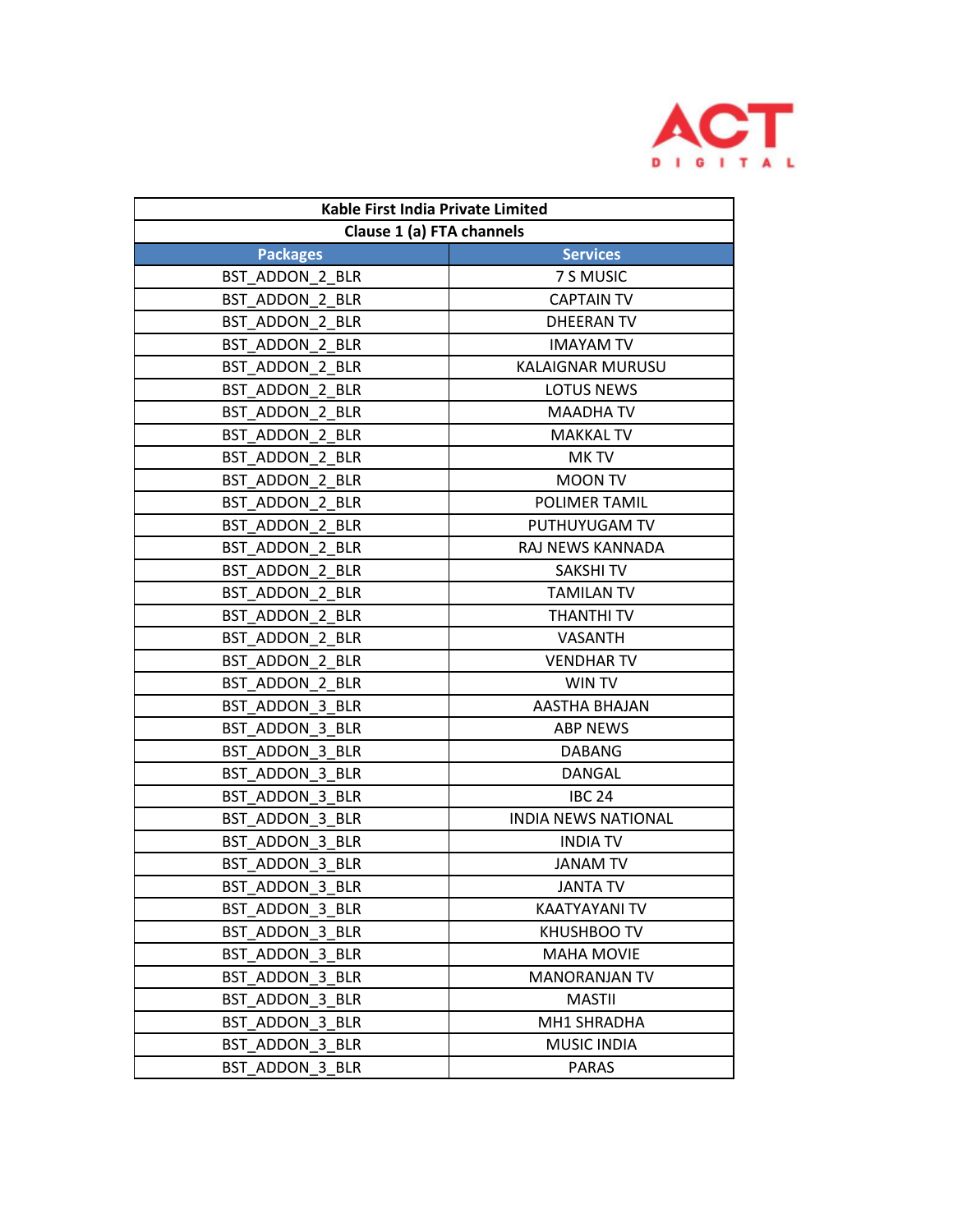

| BST ADDON 3 BLR | PRARTHANA BHAWAN     |
|-----------------|----------------------|
| BST ADDON 3 BLR | SAHARA ONE           |
| BST ADDON 3 BLR | SAHARA SAMAY         |
| BST ADDON 3 BLR | SATSANG              |
| BST ADDON 3 BLR | SUDHARSHAN NEWS      |
| BST_ADDON_3_BLR | TAAZA TV             |
| BST ADDON 4 BLR | ABN                  |
| BST ADDON 4 BLR | AMRITHA TV           |
| BST ADDON 4 BLR | <b>CVR SPIRITUAL</b> |
| BST ADDON 4 BLR | DAY STAR             |
| BST ADDON 4 BLR | DW TV ASIA           |
| BST ADDON 4 BLR | <b>HINDU DHARMA</b>  |
| BST ADDON 4 BLR | HM TV                |
| BST ADDON 4 BLR | <b>INEWS</b>         |
| BST ADDON 4 BLR | JAIHIND              |
| BST ADDON 4 BLR | JEEVAN TV            |
| BST ADDON 4 BLR | <b>KAIRALI WE</b>    |
| BST ADDON 4 BLR | <b>KAPPA</b>         |
| BST ADDON 4 BLR | <b>MAHAA NEWS</b>    |
| BST ADDON 4 BLR | <b>STUDIO ONE</b>    |
| BST ADDON 4 BLR | SUBHAVAARTHA         |
| BST ADDON 4 BLR | <b>SVBC</b>          |
| BST ADDON 4 BLR | <b>T NEWS</b>        |
| BST ADDON 4 BLR | TV 9 TELUGU          |
| BST ADDON 4 BLR | V 6 NEWS             |
| BST_ADDON_4_BLR | <b>VANITHA</b>       |
| ACT BST BLR     | 9XM                  |
| ACT BST BLR     | AAJ TAK              |
| ACT BST BLR     | AASTHA TV            |
| ACT BST BLR     | <b>AAYUSH TV</b>     |
| ACT_BST_BLR     | ABP Ananda           |
| ACT BST BLR     | ABP Majha            |
| ACT BST BLR     | <b>ACT INFO</b>      |
| ACT_BST_BLR     | ALJAZEERA INTL       |
| ACT BST BLR     | <b>ARIHANT</b>       |
| ACT BST BLR     | <b>ASIANET NEWS</b>  |
| ACT BST BLR     | <b>B TV NEWS</b>     |
| ACT BST BLR     | <b>B4U MOVIES</b>    |
| ACT BST BLR     | <b>B4U MUSIC</b>     |
| ACT_BST_BLR     | <b>BHAKTHI TV</b>    |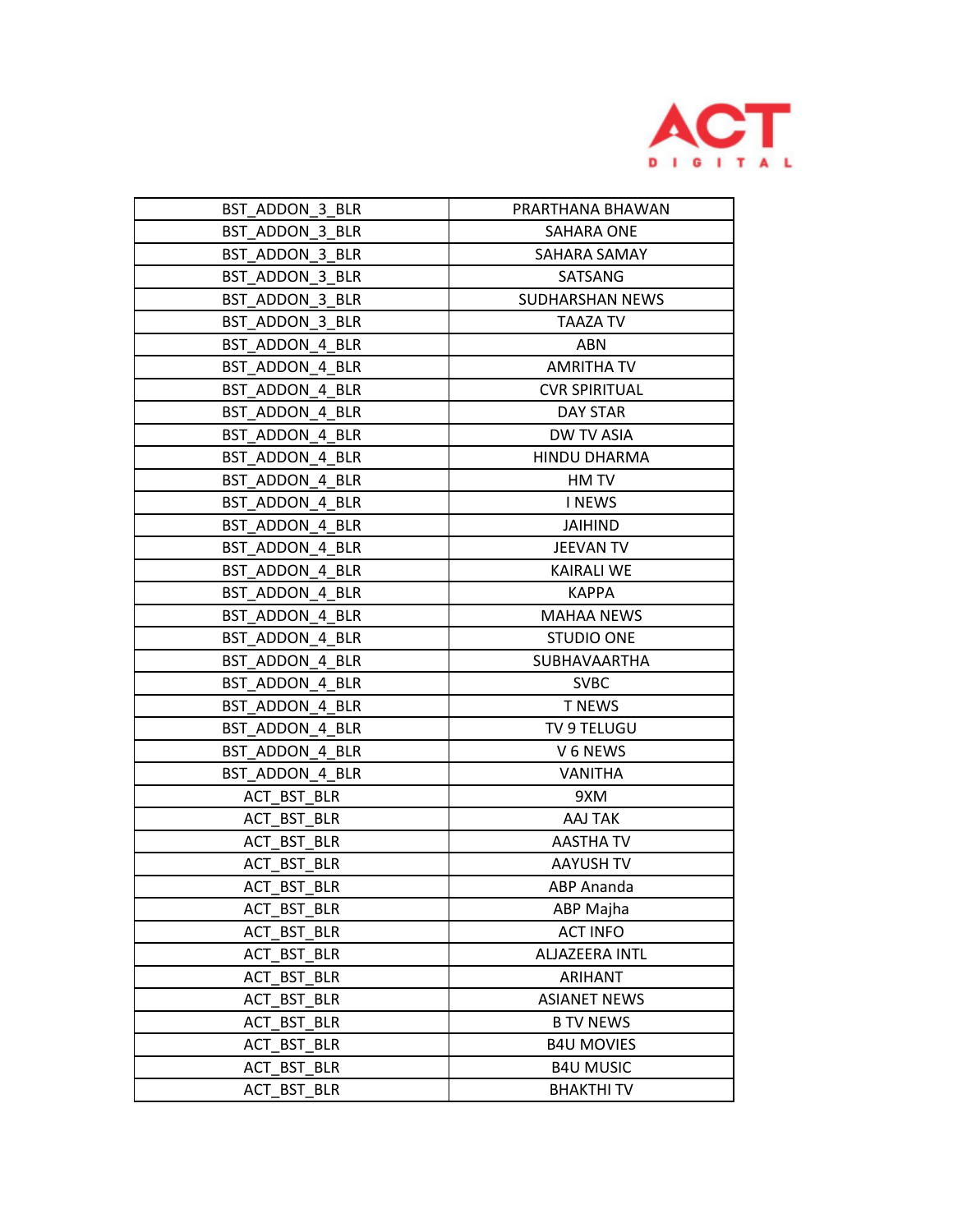

| ACT BST BLR | <b>CAPTAIN NEWS</b>  |
|-------------|----------------------|
| ACT BST BLR | <b>CARE WORLD</b>    |
| ACT BST BLR | <b>CHANNEL WIN</b>   |
| ACT BST BLR | <b>CHITHIRAM</b>     |
| ACT BST BLR | <b>CINEMA TV</b>     |
| ACT BST BLR | CNN NEWS 18          |
| ACT BST BLR | <b>CVR ENGLISH</b>   |
| ACT BST BLR | <b>DD ARUNPRABA</b>  |
| ACT BST BLR | <b>DD BANGLA</b>     |
| ACT BST BLR | <b>DD BHARATI</b>    |
| ACT BST BLR | <b>DD BIHAR</b>      |
| ACT BST BLR | <b>DD CHANDANA</b>   |
| ACT BST BLR | <b>DD GIRNAR</b>     |
| ACT BST BLR | <b>DD INDIA</b>      |
| ACT BST BLR | <b>DD KASHMIR</b>    |
| ACT BST BLR | <b>DD KISAN</b>      |
| ACT BST BLR | DD LOKSABHA          |
| ACT BST BLR | DD MADHYA PRADESH    |
| ACT BST BLR | DD MALAYALAM         |
| ACT BST BLR | <b>DD MARATHI</b>    |
| ACT BST BLR | <b>DD NATIONAL</b>   |
| ACT BST BLR | <b>DD NEWS</b>       |
| ACT BST BLR | <b>DD NORTH EAST</b> |
| ACT BST BLR | DD ODIA              |
| ACT BST BLR | <b>DD PODHIGAI</b>   |
| ACT BST BLR | <b>DD PUNJABI</b>    |
| ACT BST BLR | <b>DD RAJASTHAN</b>  |
| ACT BST BLR | DD RAJYASABHA        |
| ACT BST BLR | <b>DD RETRO</b>      |
| ACT BST BLR | <b>DD SAPTHAGIRI</b> |
| ACT_BST_BLR | <b>DD SPORTS</b>     |
| ACT_BST_BLR | DD UP                |
| ACT BST BLR | <b>DD URDU</b>       |
| ACT BST BLR | <b>DD YADGIRI</b>    |
| ACT BST BLR | DHOOM MUSIC          |
| ACT BST BLR | <b>ENTER 10</b>      |
| ACT BST BLR | <b>EXPRESS TV</b>    |
| ACT BST BLR | <b>FILMY</b>         |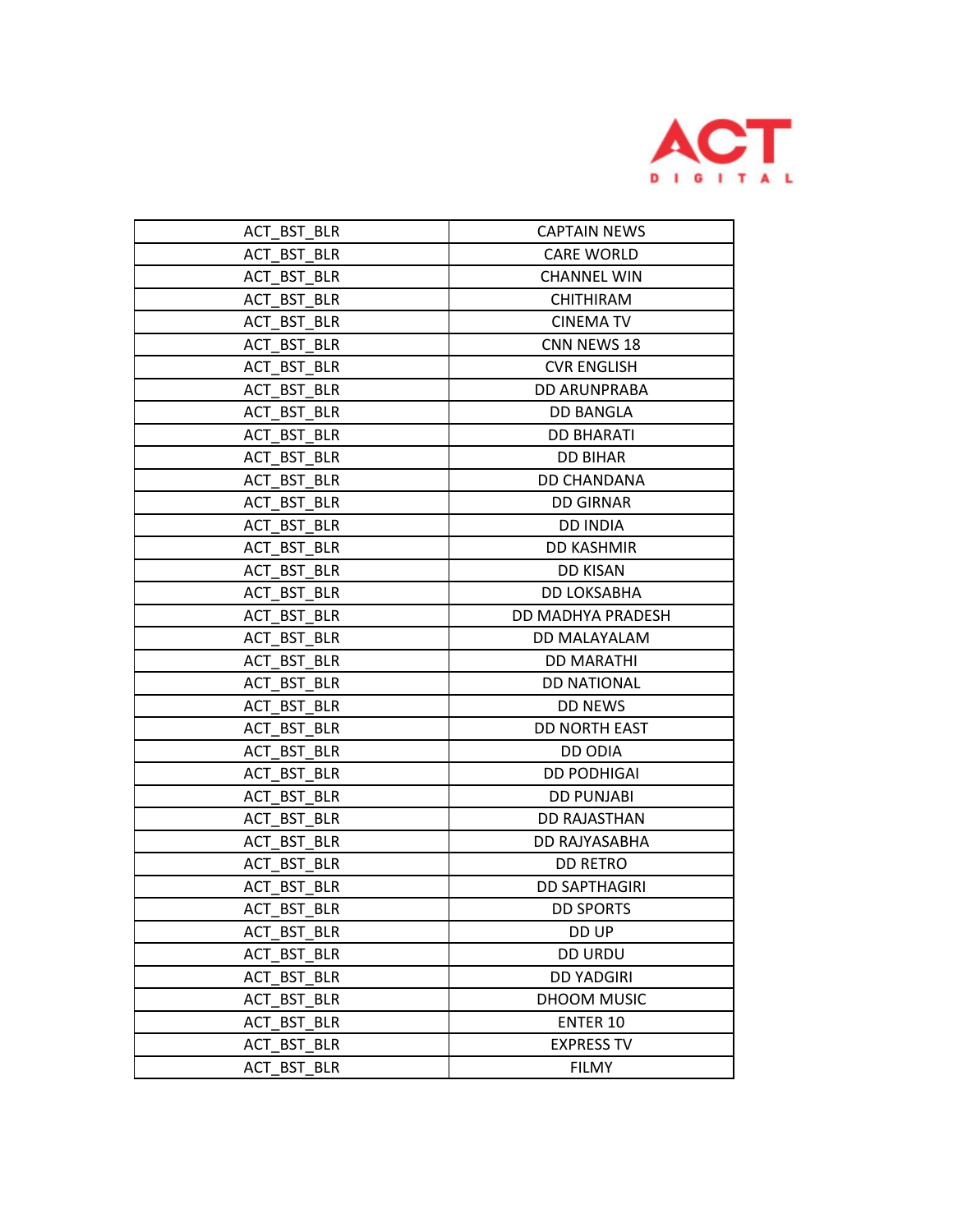

| ACT BST BLR | <b>FTV</b>                   |
|-------------|------------------------------|
| ACT BST BLR | <b>GOOD NEWS TODAY</b>       |
| ACT BST BLR | <b>GYANDARSHAN 1</b>         |
| ACT BST BLR | <b>INDIA TODAY</b>           |
| ACT BST BLR | <b>ISAI ARUVI</b>            |
| ACT BST BLR | <b>KAIRALI PEOPLE</b>        |
| ACT BST BLR | <b>KAIRALI TV</b>            |
| ACT BST BLR | <b>KALAIGNAR SETHIGAL</b>    |
| ACT BST BLR | <b>KALAIGNAR TV</b>          |
| ACT BST BLR | Kalinga TV                   |
| ACT BST BLR | <b>KAUMUDY TV</b>            |
| ACT BST BLR | <b>KISHORE MANCH CHANNEL</b> |
| ACT BST BLR | <b>KOLKATA TV</b>            |
| ACT BST BLR | LIFE TV                      |
| ACT BST BLR | <b>MANORAMA NEWS SOUTH</b>   |
| ACT BST BLR | <b>MATHRUBHUMI NEWS</b>      |
| ACT BST BLR | MAZHAVIL MANORAMA            |
| ACT BST BLR | <b>MEDIA ONE</b>             |
| ACT BST BLR | <b>MY TV</b>                 |
| ACT BST BLR | <b>NAAPTOL HINDI</b>         |
| ACT BST BLR | NAAPTOL KANNADA              |
| ACT BST BLR | <b>NATION FIRST</b>          |
| ACT BST BLR | <b>NEW HOPE TV</b>           |
| ACT BST BLR | NEWS 18 KANNADA              |
| ACT BST BLR | <b>NEWS 7 TAMIL</b>          |
| ACT BST BLR | PANINI CHANNEL               |
| ACT BST BLR | POWER TV                     |
| ACT_BST_BLR | PUBLIC MOVIES                |
| ACT BST BLR | PUBLIC MUSIC                 |
| ACT BST BLR | <b>PUBLIC TV</b>             |
| ACT BST BLR | PUTHIYA THALAIMURAI          |
| ACT BST BLR | RAJ MUSIC MALAYALAM          |
| ACT BST BLR | RAJ MUSIC TELUGU             |
| ACT BST BLR | RAJ NEWS MALAYALAM           |
| ACT BST BLR | RAJ NEWS TELUGU              |
| ACT BST BLR | <b>REPUBLIC TV</b>           |